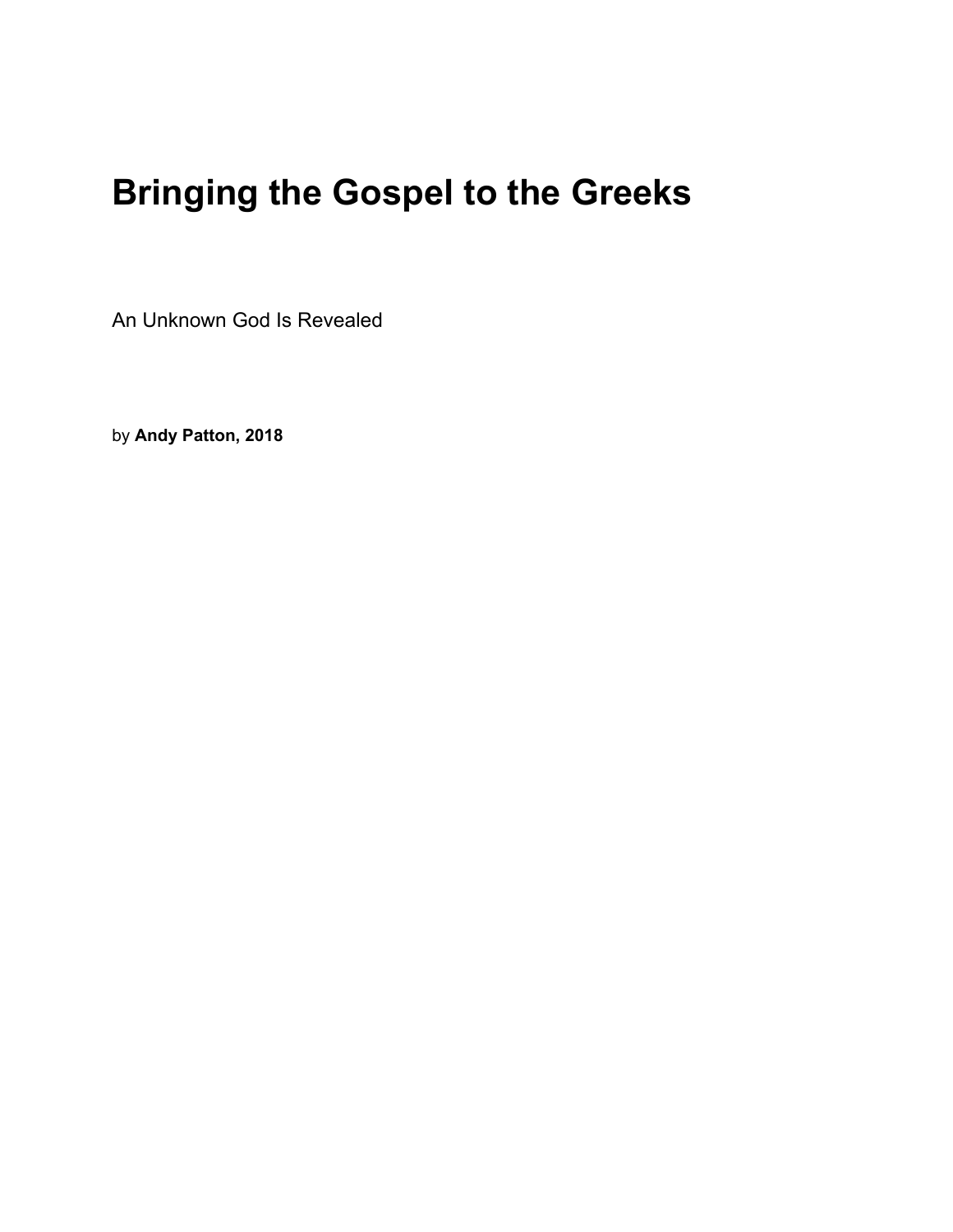How did a small religious movement among rural Jews spread across the Roman Empire, causing upheaval and spiritual transformation wherever it went? That is the very question Luke, the author of the book of [Acts,](https://bibleproject.com/explore/category/luke-acts-series/) is trying to answer. The first half of Acts tells the story of the early years of the Christian movement from the point of view of a variety of characters. The second half, however, follows the missionary journeys of one remarkable person, Paul.

### **The Story So Far: Acts 1–16**

Luke, a companion of Paul's on many of his travels, tells the story of Paul's conversion in [Acts](https://bibleproject.com/blog/bringing-the-gospel-to-the-greeks/#) 9 and we learn that Jesus specifically appointed Paul to be his "chosen instrument to carry the name of Jesus before Gentiles, kings, and the children of Israel." Why does Luke focus the second half of his book on Paul? Because he was the perfect person for the job God gave him and his life embodied the story that Luke is trying to tell. Nowhere is Paul's aptitude more on display than during his time in Athens in [Acts](https://bibleproject.com/blog/bringing-the-gospel-to-the-greeks/#) 17. We're going to look closely at Paul's sermon to the Athenians in [Acts](https://bibleproject.com/blog/bringing-the-gospel-to-the-greeks/#) 17, but first, we need some context.

The question of whether or not Gentiles could come into the family of God was raised at the famous Jerusalem Council in [Acts](https://bibleproject.com/blog/bringing-the-gospel-to-the-greeks/#) 15. Just a few decades after the death of Jesus, the leaders of the Christian movement convened to rule on a question of cultural and theological practices for Gentile (non-Jewish) believers. Did the new converts need to be circumcised (the traditional sign of membership in the Jewish community and the people of God since the time of Abraham) or not? More was at stake than just circumcision. It was a question of whether new believers had to become Jews before they could become Christians.

Spurred on by Peter's experience of the conversion of a Roman centurion named Cornelius in [Acts](https://bibleproject.com/blog/bringing-the-gospel-to-the-greeks/#) 10 (a kind of "second Pentecost" among the Gentiles), the Council of Jerusalem opened the door for Christianity to be uniquely expressed in each culture where the gospel took root. So instead of only Jewish Christians, it was possible to become Egyptian Christians, Roman Christians, Arabian Christians, and, as we will see in [Acts](https://bibleproject.com/blog/bringing-the-gospel-to-the-greeks/#) 17, Greek Christians.

This decision was not an invention of the church leaders at the council. Rather, they were following the course set out for them by Christ himself. In [Acts](https://bibleproject.com/blog/bringing-the-gospel-to-the-greeks/#) 1, Jesus explained the trajectory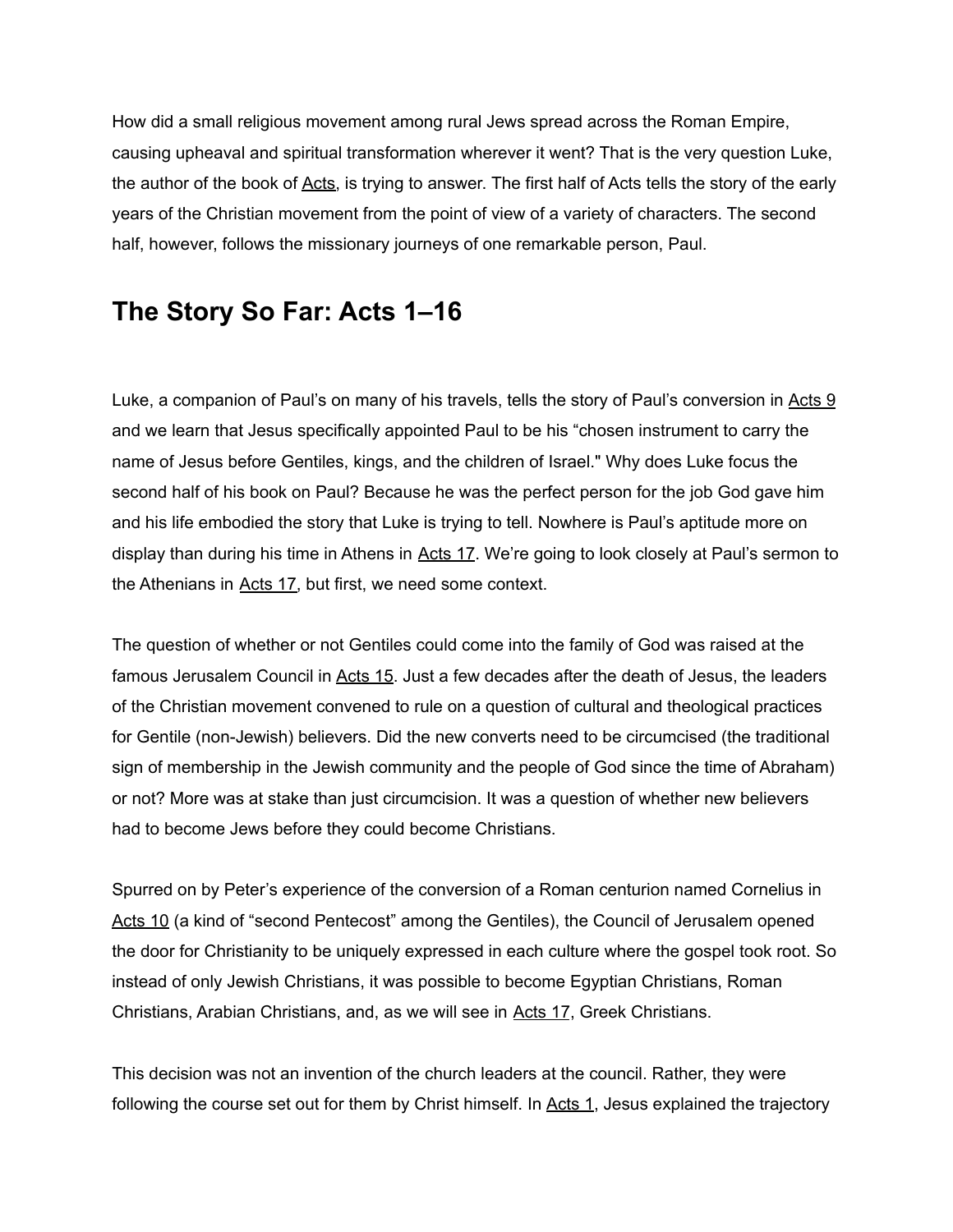of the early Christian movement when he told them that they would be his witnesses "in Jerusalem and in all Judea and Samaria, and to the end of the earth." It's as if the church was to be a force that would be ever accelerating in its expansion of the Kingdom and bringing people into the family of God.

Throughout the book of Acts, Luke is giving his readers literary signposts at every significant step on the gospel's outward journey. The first center of the church was Jerusalem, but when persecution broke out in Jerusalem, the church spread into Palestine and Samaria in [Acts](https://bibleproject.com/blog/bringing-the-gospel-to-the-greeks/#) 6–9. Acts 9-12 records the progress of the gospel as far as Antioch, in modern-day Turkey. In the remainder of the book, Luke records the gospel's spread through Asia Minor, Europe, and finally, Rome, the heart of the empire.

## **Context Before Context: Genesis to Acts**

The story of [Acts](https://bibleproject.com/blog/bringing-the-gospel-to-the-greeks/#) 17 actually has its roots in [Genesis](https://bibleproject.com/explore/video/genesis-1-11/).

In the beginning of the Bible, Adam and Eve were given the task of stewarding and cultivating the whole earth toward flourishing; the garden was supposed to grow. In [Genesis](https://bibleproject.com/blog/bringing-the-gospel-to-the-greeks/#) 12, when God chose Abraham to be the beginning of a new family of God's people, it was so that "all the families of the earth will be blessed." Then, the law of Moses provided for God-fearing Gentiles who wanted to join the *[covenant](https://bibleproject.com/explore/video/covenants/)* people of God  $(Exodus 12)$  $(Exodus 12)$  $(Exodus 12)$ . Like good priests, Israel was to mediate between God and humanity and usher people into his presence. In [Psalm](https://bibleproject.com/blog/bringing-the-gospel-to-the-greeks/#) 22, David wrote that "the ends of the earth will turn to the Lord." Throughout the writings of Israel's prophets are hints and foretellings of a time when all the nations of the earth, even Israel's enemies, will follow God.

Moving forward in time, the Gospels record how Jesus constantly broke through people's cultural categories and ethnic barriers. Jesus healed Jews and non-Jews alike, and even healed the servant of a centurion, a member of the despised occupying forces of Rome [\(Matthew](https://bibleproject.com/blog/bringing-the-gospel-to-the-greeks/#) 8). Jesus crossed the Sea of Galilee into Gentile territory to heal a demon-possessed man ([Mark](https://bibleproject.com/blog/bringing-the-gospel-to-the-greeks/#)  $5$ ). He lingered at a Samaritan well to have a conversation with a foreign woman ([John](https://bibleproject.com/blog/bringing-the-gospel-to-the-greeks/#) 4). He tells her that, in contrast to her geographic and ethnic faith categories, "the hour is coming when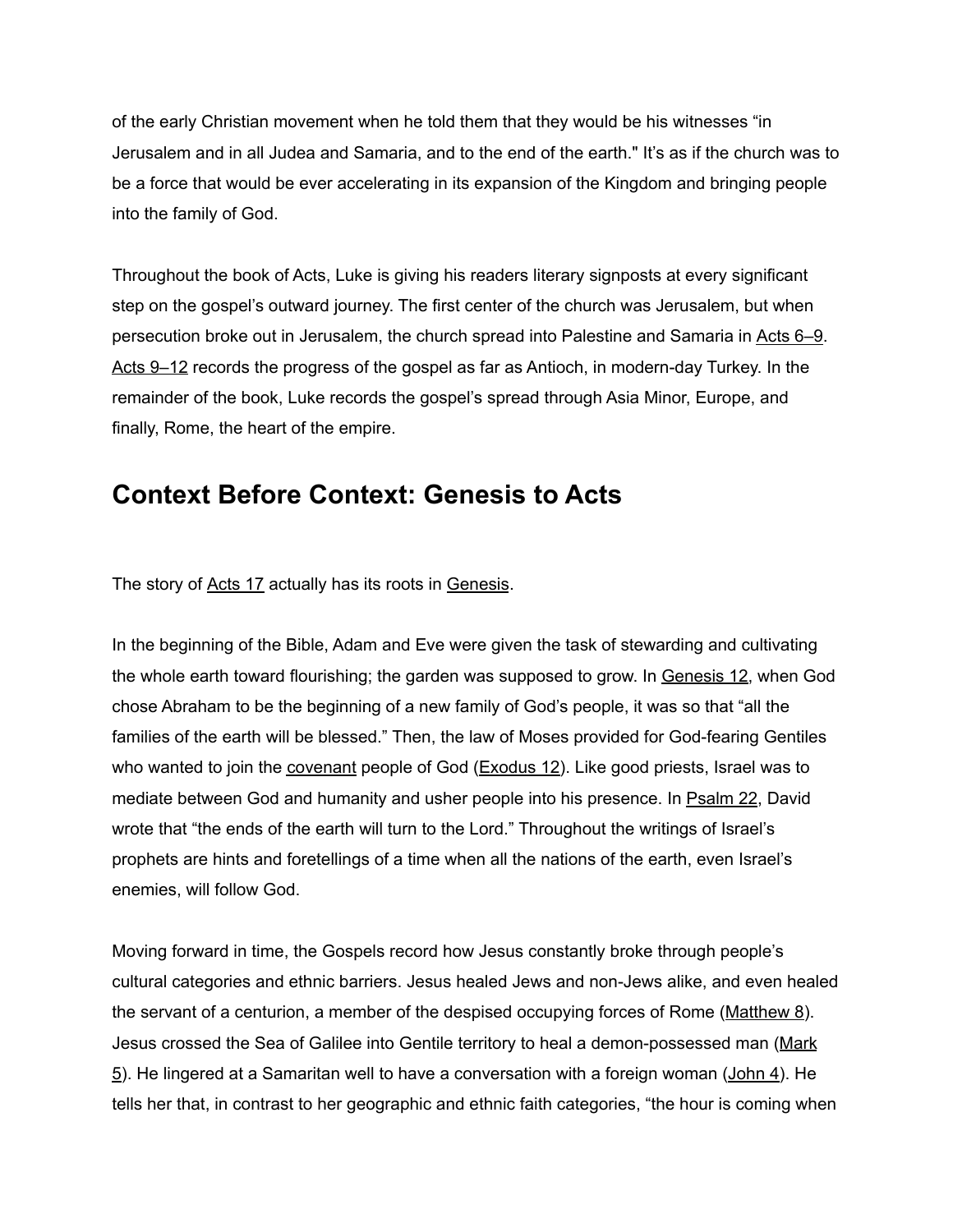the true worshippers will worship the Father in spirit and truth," wherever they are and whoever they are. So when Paul stands up to preach to the Athenians in [Acts](https://bibleproject.com/blog/bringing-the-gospel-to-the-greeks/#) 17, he isn't doing anything new. He is riding the wave of the biblical storyline. The gospel was always on its way to Athens.

## **Paul's Day in Athens**

In [Acts](https://bibleproject.com/blog/bringing-the-gospel-to-the-greeks/#) 17, we find Paul arriving in Athens in the middle of his second missionary journey after being run out of several Greek cities along the coast of the Aegean Sea. What did Paul do upon arriving in Athens? The same thing he did everywhere else. He split his time between the synagogue and the marketplace, telling anyone who would listen about Jesus. It is no surprise that in Athens, the home of ancient philosophy, Paul got into a conversation with a few philosophers. The philosophers who began to argue with Paul were from two well-known philosophical camps: Stoicism and Epicureanism. As they listened to Paul, they were a bit put off ("What is this babbler talking about?" "He seems to be a preacher of foreign divinities"). But they were intrigued enough to invite him to the Areopagus, which was something like a blend of a high court, city council, faculty, and general nexus of ideas for the city. Paul suddenly found himself on center stage in front of philosophers, judges, and intellectual Greeks.

#### **Paul's Remarkable Sermon**

Remember, Luke tells us in [verse](https://bibleproject.com/blog/bringing-the-gospel-to-the-greeks/#) 16 that Paul had been wandering the city and looking at the Athenian idols, and that "his spirit was provoked within him." Paul was angry at the city's idolatrous practices, but he began his address with praise, "Men of Athens," he said, "I can see that in every way you are very spiritual." This wasn't empty flattery. These are the words of a master architect laying the foundation for a bridge, which he is about to invite them to walk across. Paul hated the idols, yes, but he loved the God who scattered His truth so broadly that even in a city immersed in paganism, humans still sought the eternal. When he praised their spirituality, he praised the God who has always been the source of every good thing they love. He commended them for responding to God, even if they did not know him.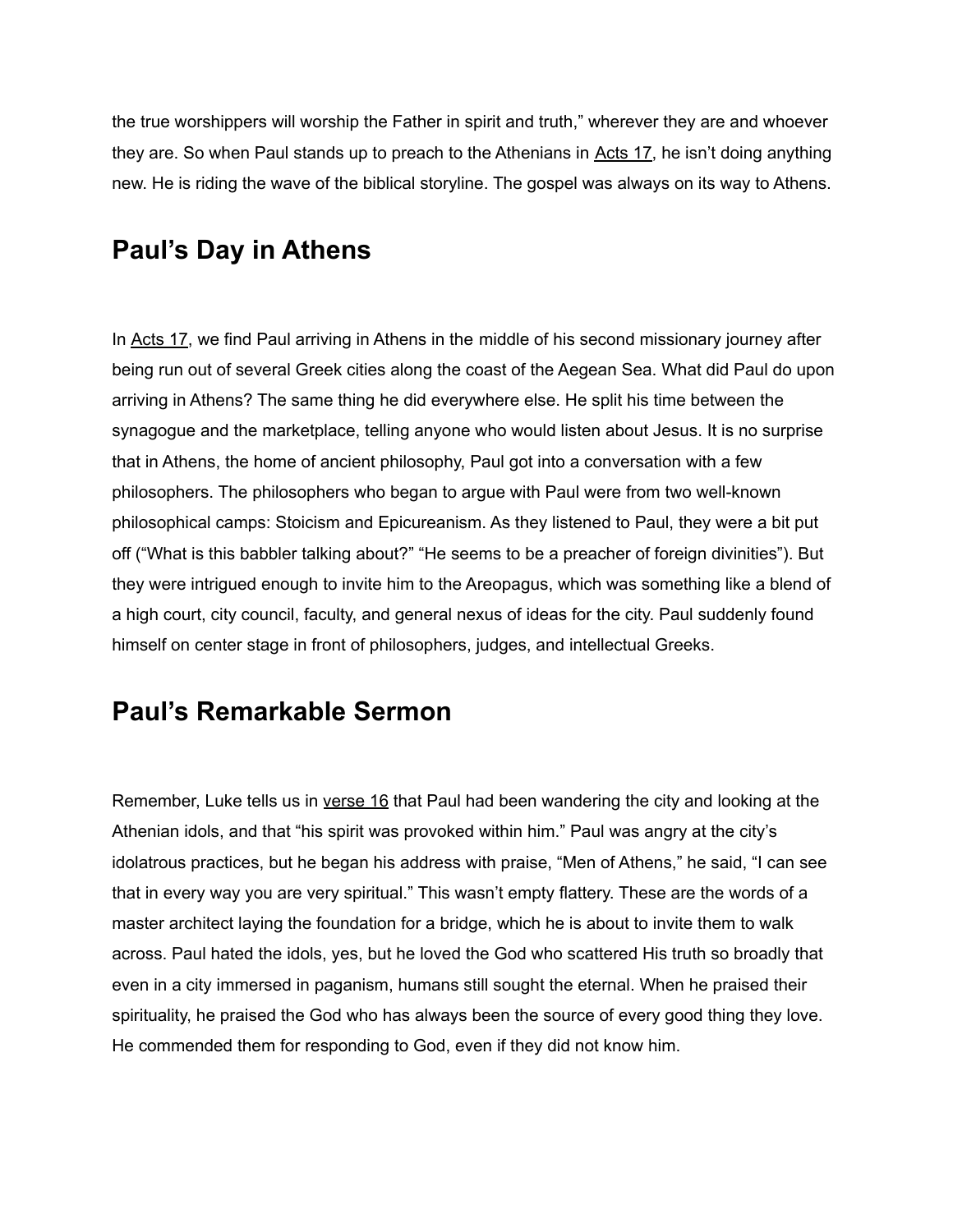#### **The Unknown God**

During his visit to Athens, Paul had encountered an altar to an "Unknown God." Local legend told of a devastating plague that had once swept through Athens. The people sacrificed to every god in the pantheon, but the gods did not stop the plague. The plague raged on until the poet Epimenedes suggested they raise an altar to an Unknown God. After they did, the city was saved. That altar remained, in Paul's day, a memorial to the time Athens was delivered by a god from outside the Greek religion. In his speech at the Areopagus, Paul showed that the philosophers were wrong when they named him a "preacher of foreign divinities." In fact, he was simply reintroducing them to one of their own gods, the one true [God](https://bibleproject.com/explore/video/god-video/) they had worshipped in ignorance until Paul arrived.

# **Speaking Their Own Language**

Paul crafted his entire message to bridge the distance between the Christian gospel and the things the Athenians already treasured and trusted.

Through his speech, Paul took pains to phrase things in ways that would be familiar to the Greeks. Unlike his other messages in Acts, Paul never quoted the Old [Testament](https://bibleproject.com/explore/video/old-testament-tanak/). Why? Because the Hebrew scriptures were an irrelevant source to his hearers. Paul did not mention the name "Jesus" or the word "Christ," which was the Greek translation of the Old Testament word "messiah." When he referred to Jesus, Paul simply called him "the man God appointed." He called God "the divine being" because that phrase is a Greek expression for God. The Stoics in the audience (who thought of God as "the divine essence") would have been especially familiar with this way of speaking of God.

Paul described God in ways that both the Stoics and the Epicureans of the time would relate to. The Epicurean view of the gods emphasized their remoteness and the fact that they had no needs that could be supplied by humans. Paul echoed these ideas when he said that God is "not served by human hands." The Stoics, on the other hand, had a more immanent conception of the gods, which Paul picked up on when he says that God "gives to all mankind life and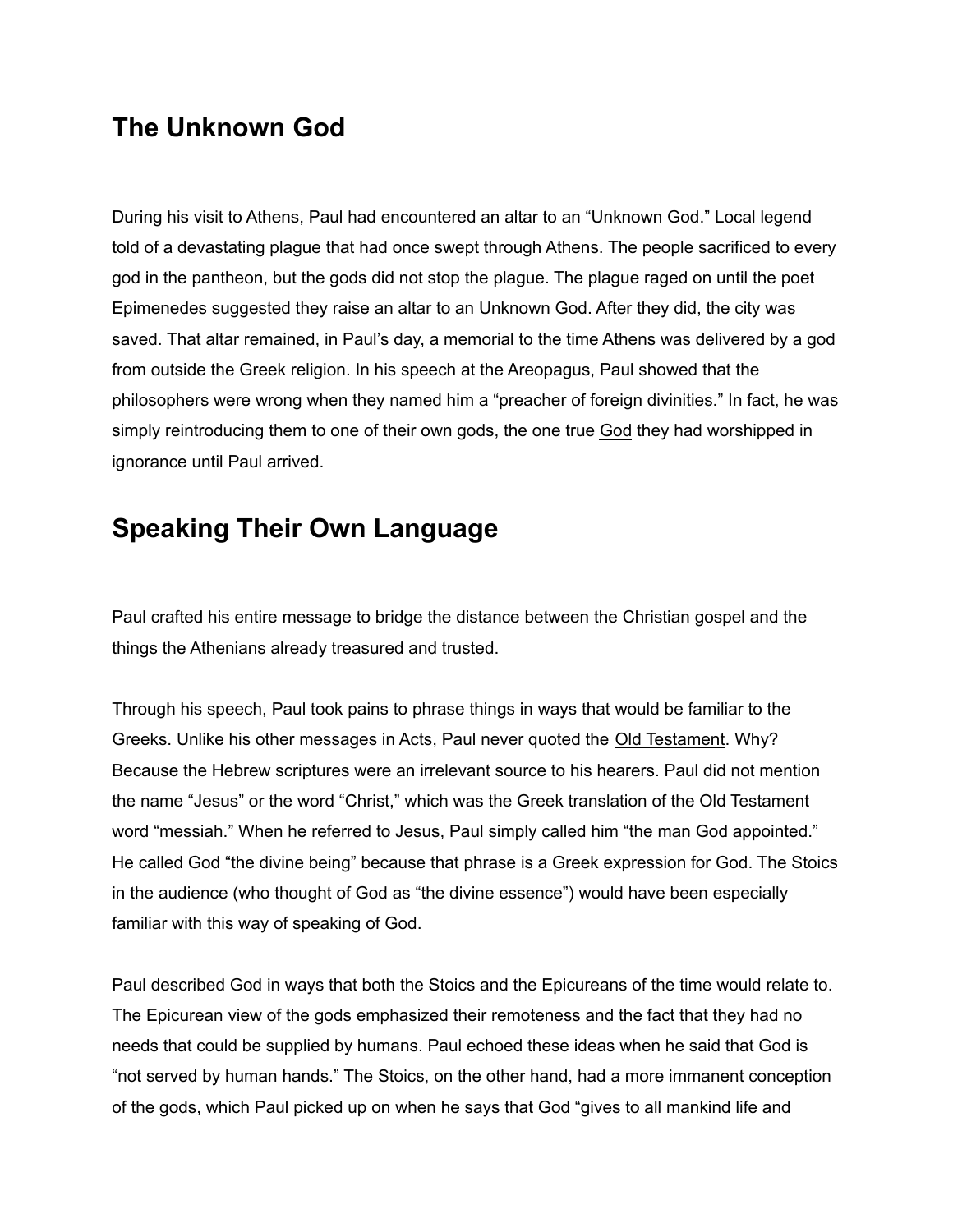breath and everything." You can imagine heads nodding in the audience.

But Paul did not only want his message to be understandable, he wanted it to move the Athenians toward belief in the one true God of the Bible. He wanted his words to challenge and transform their hearts and minds. He did this first by quoting a few of their own poets. When Paul said "we are his offspring," he pulled a line directly from a poem by the Greek writer Aratus, which was part of a hymn to the father of the Greek gods, Zeus. The other quotation ("in [God] we live and move and have our being") is from another poem about Zeus, whose author was the very same Epimenides who told the Athenians to erect an idol to an "unknown God" in order to stop the plague. (This is also the very same Epimenides who Paul later calls a "prophet" in the book of Titus.) Again, Paul showed the Athenians that the God he is presenting to them is one toward whom, in their brightest moments, they are already reaching.

Paul's reference to their poets also drew attention to a few of the inconsistencies that lie at the heart of Greek philosophy and religion. He invited them to consider why, if we are God's offspring, did they think the divine being is like an image of silver or gold? If God made us, how can we imagine that we can also make God? Also, if we "live and move and have our being" in God, how can we imagine that a temple made by human hands could contain him? He guided them directly into the fault lines at play within Greek philosophy itself.

Paul moves to his conclusion in [verse](https://bibleproject.com/blog/bringing-the-gospel-to-the-greeks/#) 30.

The God who saved Athens from the plague and whom you already worship as the "Unknown God" has been patient with you, he said. He has been kind to you, he has saved you. But now the "times of ignorance" are over, and He is calling you to repent and believe in him. Paul's divisive climax is his bold claim that the truth of his message is proven because "a man God has appointed" has been killed and God raised him from the dead.

The Areopagus exploded at mention of the resurrection. Some mocked him. Yet for some, Paul touched something that had perhaps been niggling away at the back of their minds, and they wanted to hear more. Others were convinced and joined him, becoming believers.